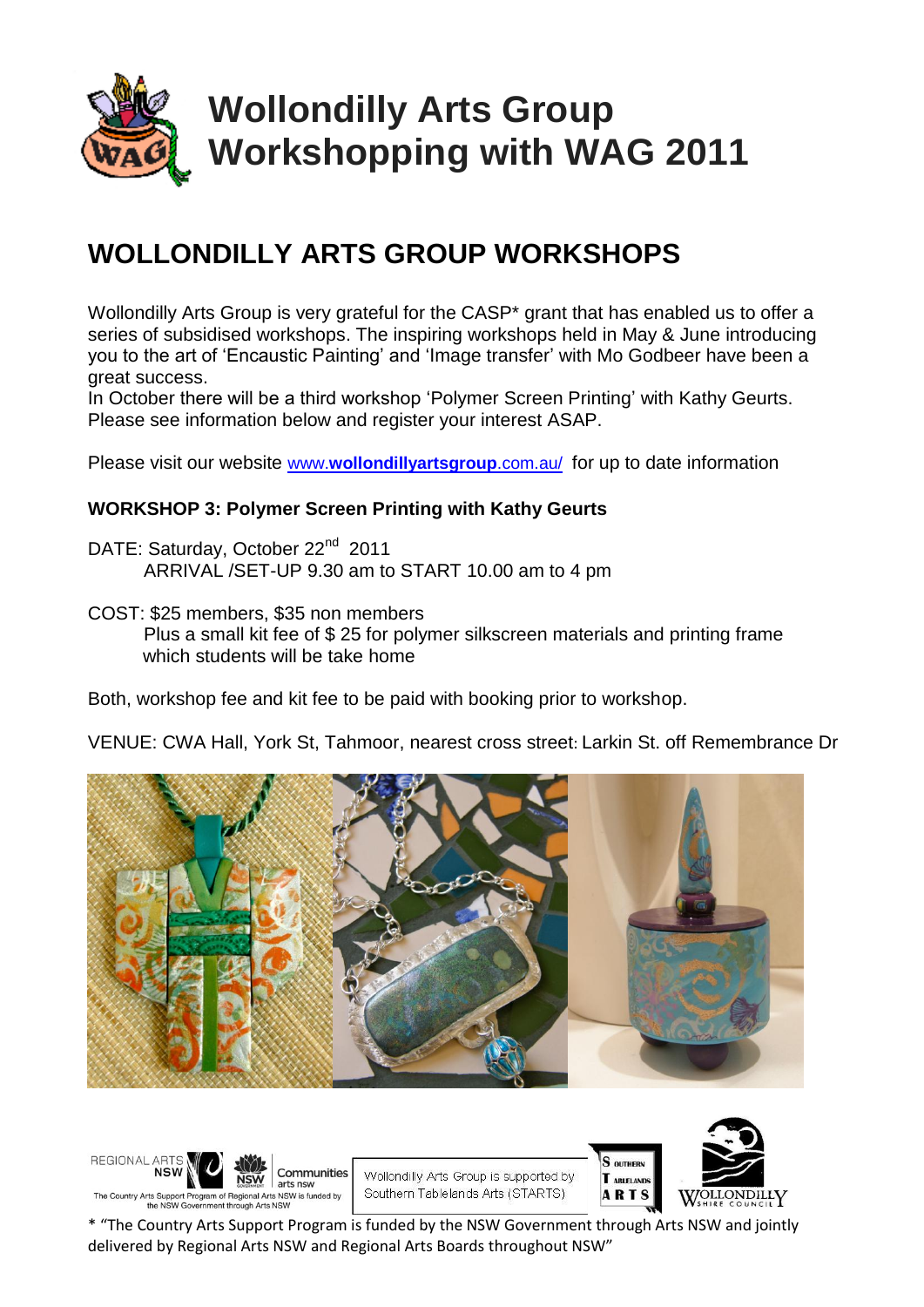

In this workshop students will learn how to reproduce their own artwork onto photopolymer silk screens.

These screens can be used to print onto fabrics, paper or polymer. We will be printing onto polymer and the student has the choice of making a piece of jewellery, a journal plate cover or piece of homeware.

There is no pressure to make a finished piece in the class should the student prefer to make several printed sheets of polymer which can be stored for many months before being applied to an end use.

#### **The Tutor – Kathy Geurts:**

Kathy is a mixed media artisan, creating, selling, and exhibiting her own range of jewellery and objets d'art under the Studio Amara brand, a fusion of design styles, techniques and materials resulting in one-off designs. She sells her work at numerous outlets in NSW, ACT and Victoria. She also designs for her other business 'Versa' – corporate communications graphics and print publication.

She is running her own beginners workshops in polymer clay and precious metal silver jewellry design at the BDAS Gallery workshop, Bowral and Berrima Village Hall in Berrima and working in collaboration with Benedict House, Queanbeyan, where she also conducts workshops.

For more information check out Kathy's website **[www.studioamara.com.au](http://www.studioamara.com.au/)** and her new blogspot **<http://studioamara.blogspot/com>**



Communities Wollondilly Arts Group is supported by Southern Tablelands Arts (STARTS)

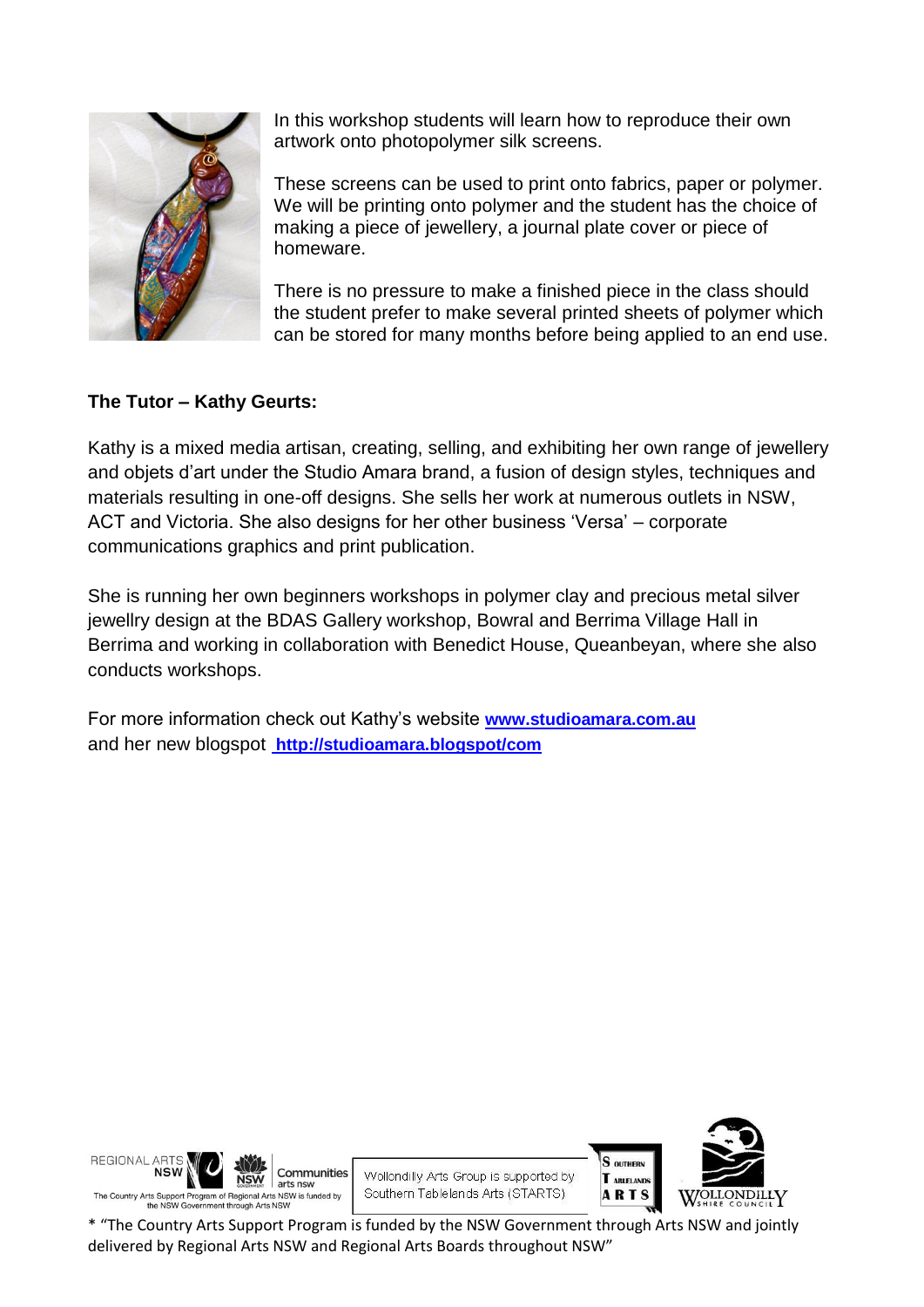#### **BOOKINGS and PAYMENTS:**

**Phone or email to check availability and reserve your place** 

**Janet Dalton** (Secretary) PH: 46818579 Email: [janetdalton@ozemail.com.au](mailto:janetdalton@ozemail.com.au) or **Roswitha Giersch** (Treasurer) PH: 46810535 Email: [roswitha01@gmail.com](mailto:roswitha01@gmail.com)

 **Money to be paid** via direct deposit **or** Bank Transfer **or** cheque **or** Cash payment **at Macarthur Credit Union**

#### **Bank Details:**

Macarthur Credit Union, BSB 802 388, Account No. 62408, Account Name: Wollondilly Arts Group Transaction Info: for Polymer Screen Printing W/S: WS 3 + your name

**Forward booking form** with full payment (cheque made out to Wollondilly Arts Group) or transaction details (Bank Transfer/Cash) or copy of receipt (direct deposit) within 5 days of registration to Janet Dalton, PO Box 799 Picton 2571 call Roswitha to make other arrangements or PH: 46810535 Email: [roswitha01@gmail.com](mailto:roswitha01@gmail.com)

CANCELLATIONS:

- If you have paid and are then unable to attend full payment will be refunded up to 7 days prior to the workshop.
- Cancellations after 7 days prior to the workshop will only be refunded if the place is subsequently filled.
- Bookings are transferable between WAG members. However, if a place is transferred to a Non-member they will be required to pay the difference to make up the applicable Non-members cost. The Treasurer Roswitha Giersch must be notified of any transfers to avoid confusion.

#### **Material list:**

The Kit will cover most things, but if you have acrylic paints and a paint brush please bring these to the workshop.

\*\*\*\*\*\*\*\*PLEASE BRING YOUR OWN LUNCH \*\*\*\*\*\*\*\*

Morning tea will be supplied.

For further material requirements please call or email Roswitha Giersch Ph 4681 0535 Email: [roswitha01@gmail.com](mailto:roswitha01@gmail.com) **or** Janet Dalton PH: 46818579 Email: [janetdalton@ozemail.com.au](mailto:janetdalton@ozemail.com.au)



Wollondilly Arts Group is supported by Southern Tablelands Arts (STARTS)



S OUTHERN

T ABLELANDS

**ARTS**